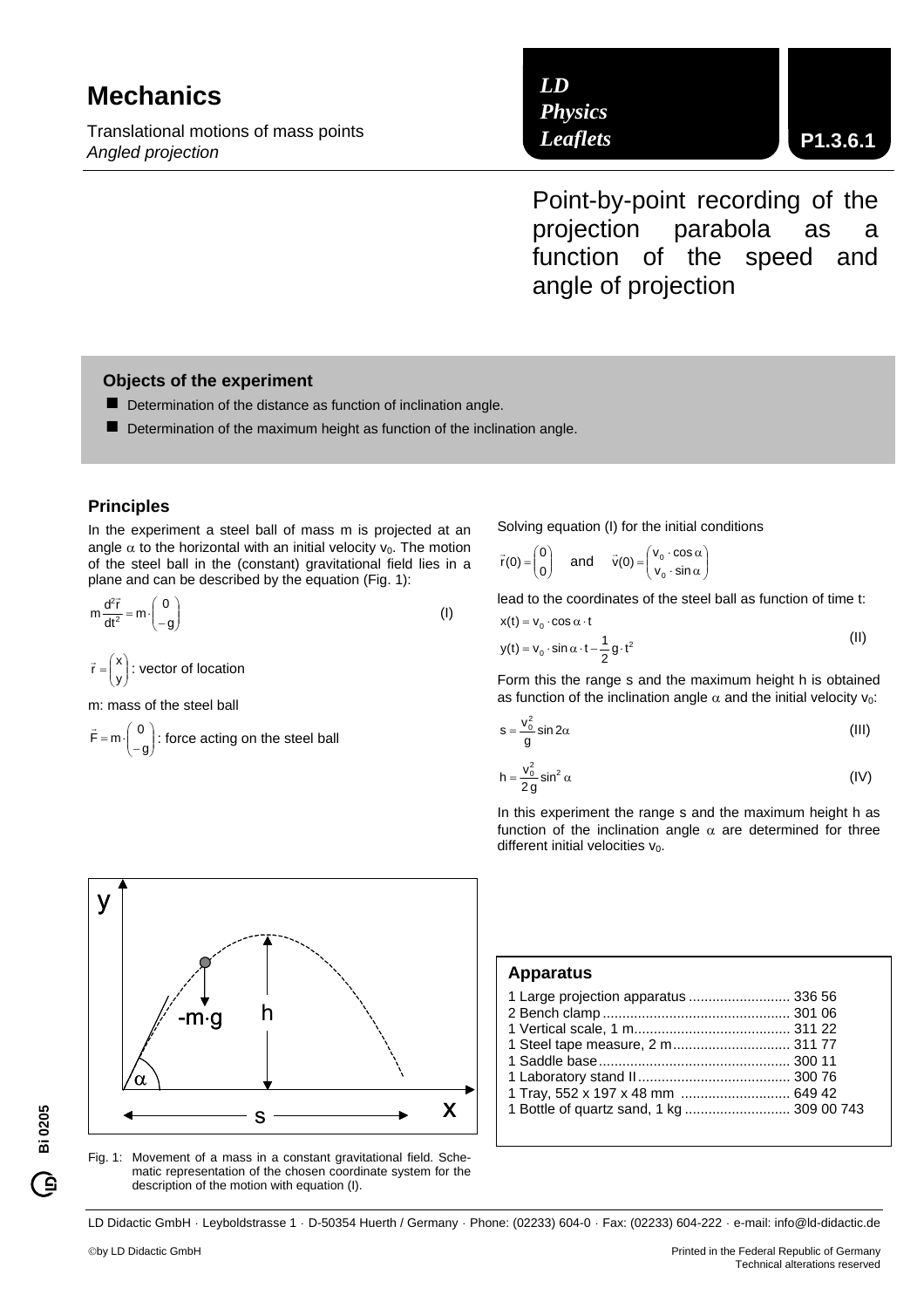#### **Safety notes**

Please observe the recommendation of the label on the projection apparatus containing the safety notes.

Do not allow a finger to enter the danger region while setting or releasing the projection apparatus.

Be careful not to crush any part of your hand.

### **Setup**

- Mount the projection apparatus as depicted in Fig. 2 on a table.
- Place the tray on the laboratory stand.
- Adjust the height of the surface that either the surface of the sand (method I) or the carbon paper on a white sheet of paper (method II) in the tray is at the same height (10 cm) with the steel ball in the projection apparatus.
- To measure the maximum height h of the trajectory clamp the scale in the saddle base.

# **Carrying out the experiment**

- **a) Determination of the range as function of inclination angle**
- Measure the range s as function of the inclination angle  $\alpha$ for a fixed initial velocity  $v_0$ .
- Repeat the measurement for the other two possible stages of compression of the projection apparatus, i.e. other two possible initial velocities  $v_0$ .

*Note: The points of impact can be recorded either by using sand in the tray (method I) or by using carbon paper on top of a white sheet of paper (method II). For method II it is recommended to secure the white sheet of paper with adhesive tape and number the points of arrival in the sequence of throws (see also instruction sheet 336 56).* 



Fig. 2: Schematic diagram of the experimental setup to determine the range and the height as function of the projection angle. Compare instruction sheet 336 56 for further modifications

- **b) Determination of the height as function of inclination angle**
- Measure the maximum height h as function of the inclination angle  $\alpha$  for a fixed initial velocity  $v_0$ .
- Repeat the measurement for the other two velocities  $v_0$ , i.e. the other two positions of the projection apparatus.

*Note: The maximum height h of the of the trajectory can be determined quite well using the movable pointers of the vertical scale. For further information see also instruction sheet 336 56.* 

# **Measuring example**

- **a) Determination of the range as function of inclination angle**
- Table 1: Range s as function of the inclination angle  $\alpha$  for three different initial velocities of the projection apparatus.

| $\alpha$<br>deg | $S_1$<br>m | $S_2$<br>m | $S_3$<br>m |
|-----------------|------------|------------|------------|
| 10              | 0.130      | 0.330      | 0.630      |
| 15              | 0.210      | 0.430      | 0.900      |
| 20              | 0.265      | 0.580      | 1.180      |
| 25              | 0.320      | 0.715      | 1.390      |
| 30              | 0.365      | 0.825      | 1.545      |
| 35              | 0.390      | 0.900      | 1.670      |
| 40              | 0.410      | 0.930      | 1.705      |
| 45              | 0.420      | 0.940      | 1.760      |
| 50              | 0.400      | 0.910      | 1.710      |
| 55              | 0.375      | 0.860      | 1.565      |
| 60              | 0.345      | 0.800      | 1.450      |
| 65              | 0.310      | 0.735      | 1.320      |
| 70              | 0.245      | 0.610      | 1.120      |
| 75              | 0.225      | 0.470      | 0.800      |
| 80              | 0.155      | 0.330      | 0.540      |
| 85              | 0.085      | 0.200      | 0.225      |

LD Didactic GmbH · Leyboldstrasse 1 · D-50354 Huerth / Germany · Phone: (02233) 604-0 · Fax: (02233) 604-222 · e-mail: info@ld-didactic.de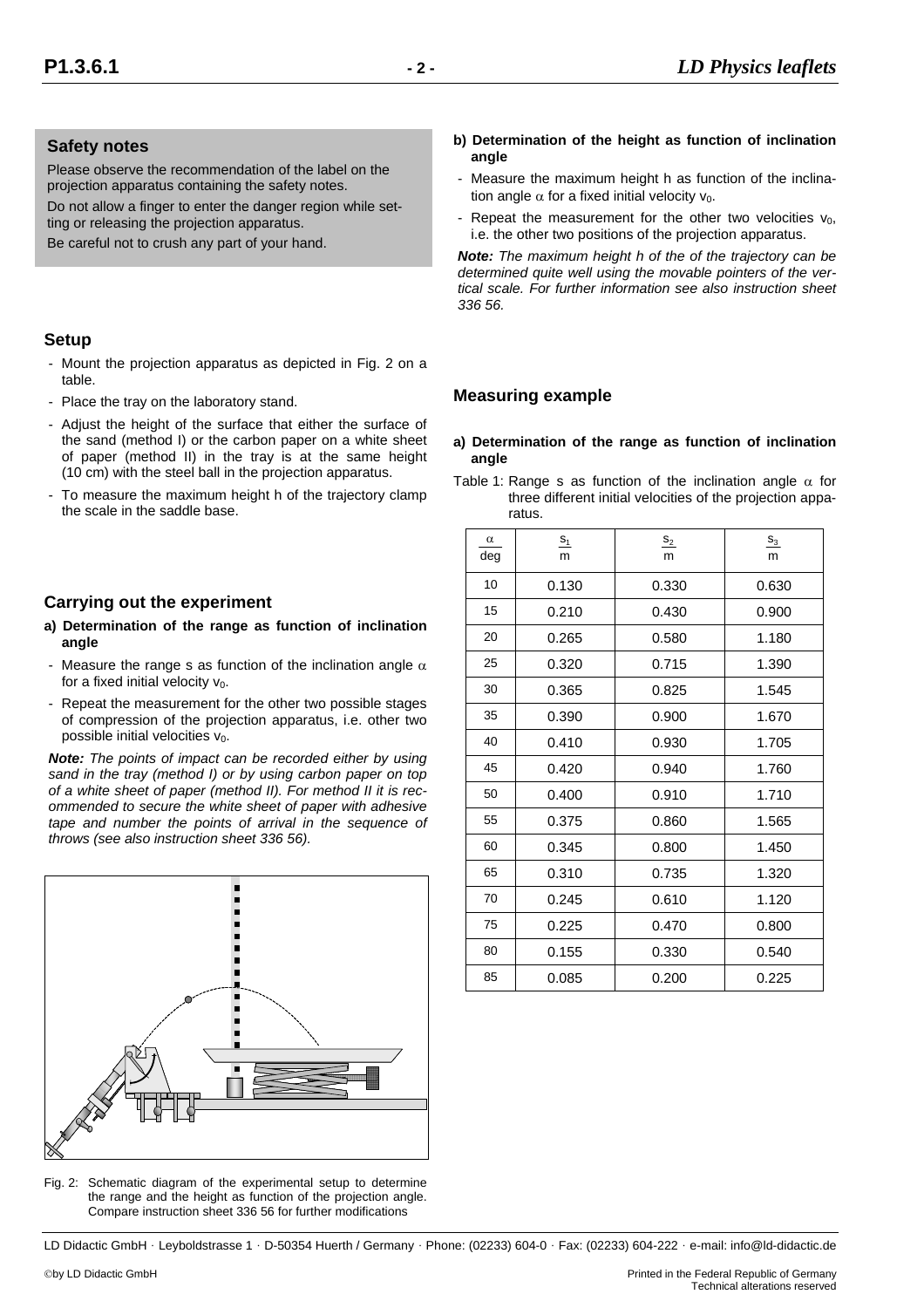Table 2: Maximum height h as function of the inclination angle  $\alpha$  for three different initial velocities of the projection apparatus.

| $\alpha$<br>deg | $h_1$<br>m | h <sub>2</sub><br>m | $h_3$<br>m |
|-----------------|------------|---------------------|------------|
| 10              |            | 0.025               | 0.035      |
| 15              | 0.0250     | 0.035               | 0.075      |
| 20              | 0.030      | 0.065               | 0.115      |
| 25              | 0.035      | 0.105               | 0.180      |
| 30              | 0.065      | 0.140               | 0.235      |
| 35              | 0.080      | 0.175               | 0.305      |
| 40              | 0.085      | 0.213               | 0.375      |
| 45              | 0.110      | 0.230               | 0.460      |
| 50              | 0.130      | 0.285               | 0.530      |
| 55              | 0.150      | 0.320               | 0.580      |
| 60              | 0.165      | 0.375               | 0.640      |
| 65              | 0.185      | 0.410               | 0.730      |
| 70              | 0.195      | 0.422               | 0.760      |
| 75              | 0.225      | 0.430               | 0.825      |
| 80              | 0.235      | 0.445               | 0.840      |
| 85              | 0.250      | 0.485               | 0.855      |

Form Fig. 3. the initial velocities  $v_0$  can be determined for  $\alpha = 45^{\circ}$  using equation (III):

$$
v_1 = 2.0 \frac{m}{s}
$$

$$
v_2 = 3.0 \frac{m}{s}
$$

$$
v_3 = 4.1 \frac{m}{s}
$$



Fig. 4: Maximum height h as function of the inclination angel  $\alpha$  for three different initial velocities  $v_0$ . Solid lines correspond to a least square fit according equation (IV).

Observable deviations from the parabolic form may be due to friction with the air.

Fig. 3 and Fig. 4 confirm equation (III) and (IV) which have been derived under the assumption of a superposition of a motion with constant velocity in the direction of projection and a vertical falling motion. The trajectory of the steel ball is a parabola whose width and height depend on the inclination angle and the initial velocity.

# **Evaluation and results**



Fig. 3: Range s as function of the inclination angel  $\alpha$  for three different initial velocities  $v_0$ . Solid lines correspond to a least square fit according equation (III).

LD Didactic GmbH · Leyboldstrasse 1 · D-50354 Huerth / Germany · Phone: (02233) 604-0 · Fax: (02233) 604-222 · e-mail: info@ld-didactic.de